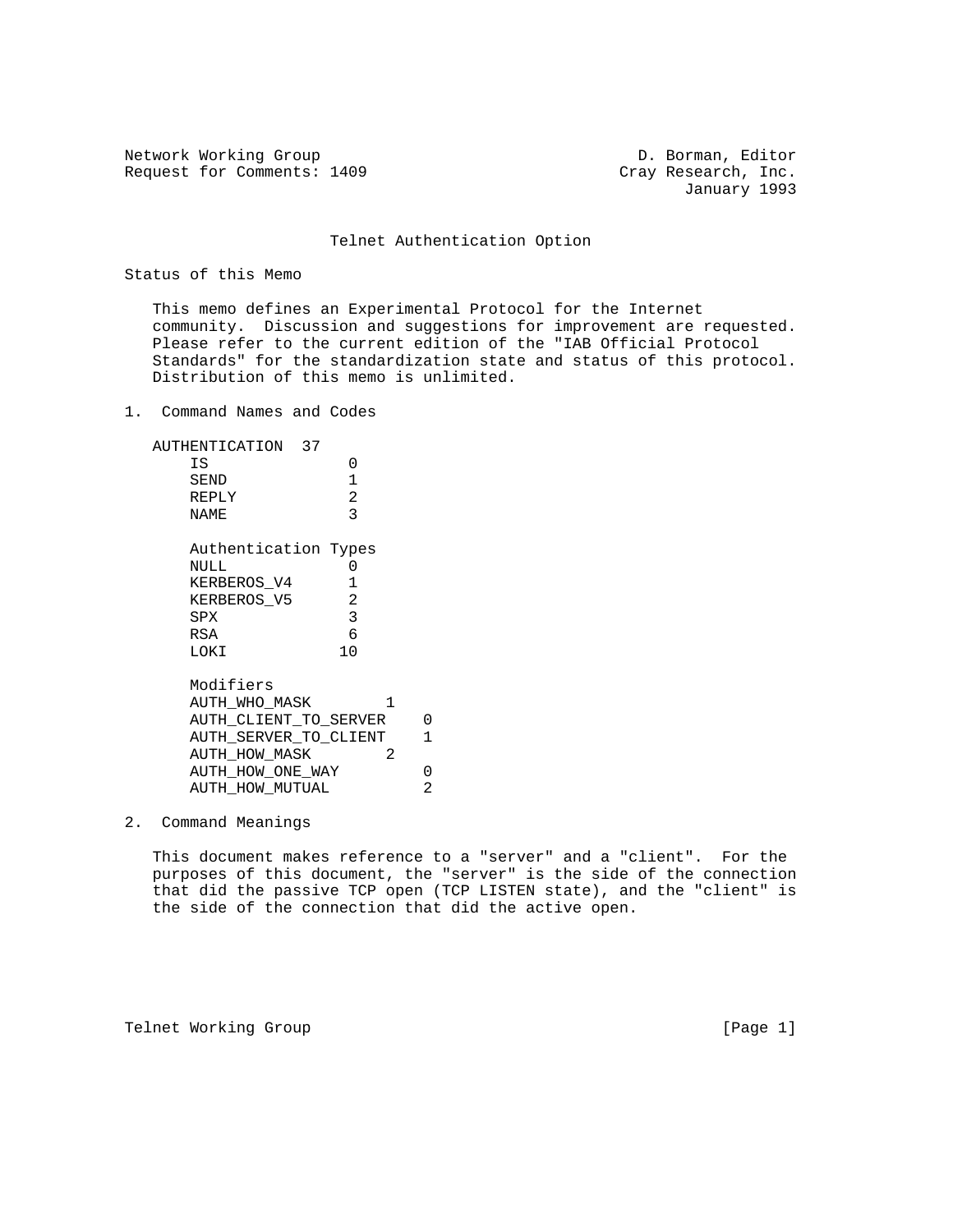## IAC WILL AUTHENTICATION

 The client side of the connection sends this command to indicate that it is willing to send and receive authentication information.

### IAC DO AUTHENTICATION

 The servers side of the connection sends this command to indicate that it is willing to send and receive authentication information.

#### IAC WONT AUTHENTICATION

 The client side of the connection sends this command to indicate that it refuses to send or receive authentication information; the server side sends this command if it receives a DO AUTHENTICATION command.

IAC DONT AUTHENTICATION

 The server side of the connection sends this command to indicate that it refuses to send or receive authentication information; the client side sends this command if it receives a WILL AUTHENTICATION command.

IAC SB AUTHENTICATION SEND authentication-type-pair-list IAC SE

 The sender of this command (the server) requests that the remote side send authentication information for one of the authentication types listed in "authentication-type-pair-list". The "authentication-type-pair-list" is an ordered list of "authentication-type" pairs. Only the server side (DO AUTHENTICATION) is allowed to send this.

IAC SB AUTHENTICATION IS authentication-type-pair <auth data> IAC SE

 The sender of this command (the client) is sending the authentication information for authentication type "authentication-type-pair". Only the client side (WILL AUTHENTICATION) is allowed to send this.

IAC SB AUTHENTICATION REPLY authentication-type-pair <auth data> IAC SE

 The sender of this command (the server) is sending a reply to the the authentication information received in a previous IS command. Only the server side (DO AUTHENTICATION) is allowed to send this.

Telnet Working Group **by the Contract Contract Contract Contract Contract Contract Contract Contract Contract Contract Contract Contract Contract Contract Contract Contract Contract Contract Contract Contract Contract Cont**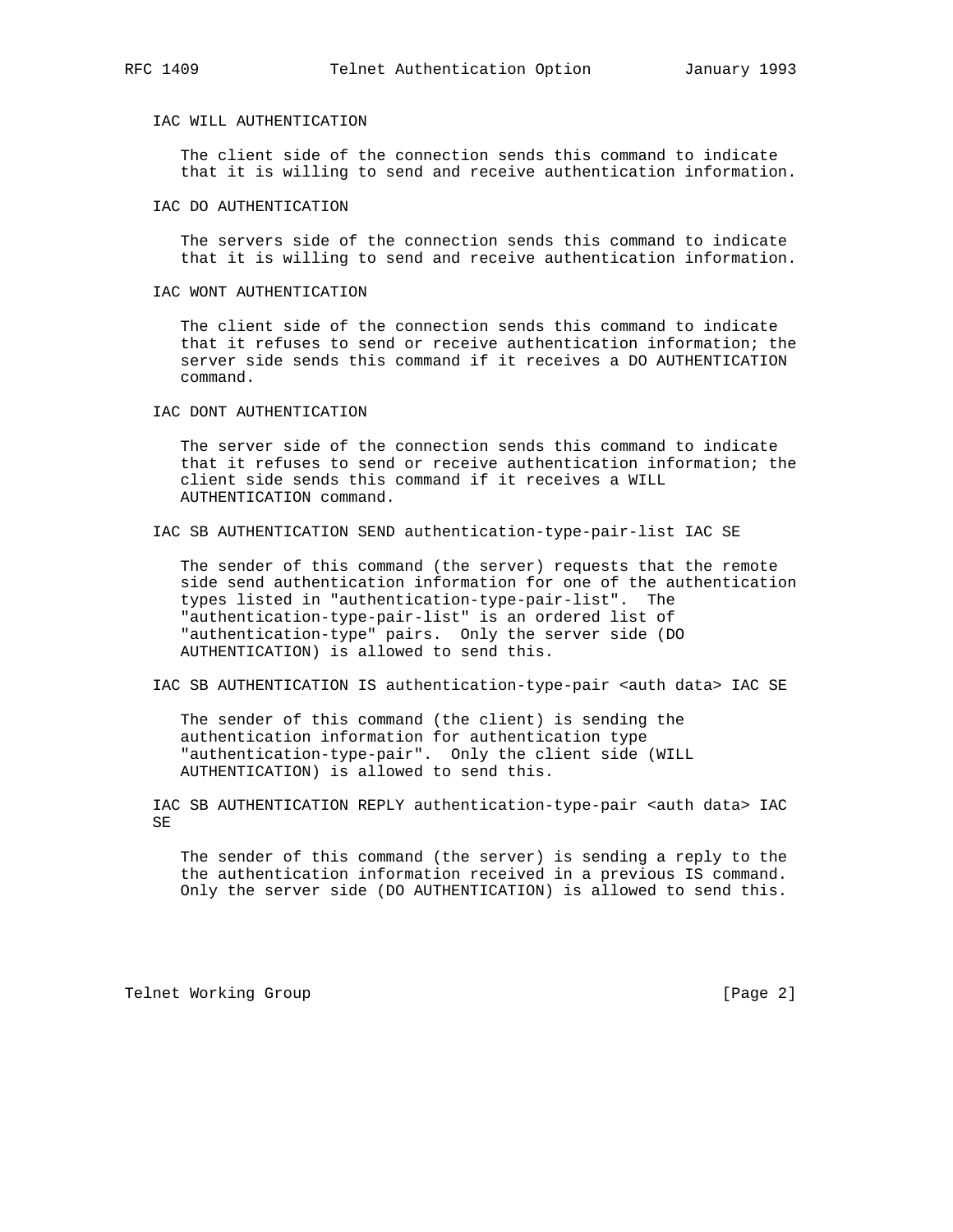IAC SB AUTHENTICATION NAME remote-user IAC SE

 This optional command is sent to specify the account name on the remote host that the user wishes to be authorized to use. Note that authentication may succeed, and the authorization to use a particular account may still fail. Some authentication mechanisms may ignore this command.

 The "authentication-type-pair" is two octets, the first is the authentication type (as listed in Section 1, additions to this list must be registered with the Internet Assigned Numbers Authority (IANA)), and the second is a modifier to the type. There are currently two one bit fields defined in the modifier, the AUTH\_WHO\_MASK bit and the AUTH\_HOW\_MASK bit, so there are four possible combinations:

 AUTH\_CLIENT\_TO\_SERVER AUTH\_HOW\_ONE\_WAY

> The client will send authentication information about the local user to the server. If the negotiation is successful, the server will have authenticated the user on the client side of the connection.

 AUTH\_SERVER\_TO\_CLIENT AUTH\_HOW\_ONE\_WAY

> The server will authenticate itself to the client. If the negotiation is successful, the client will know that it is connected to the server that it wants to be connected to.

 AUTH\_CLIENT\_TO\_SERVER AUTH\_HOW\_MUTUAL

> The client will send authentication information about the local user to the server, and then the server will authenticate itself to the client. If the negotiation is successful, the server will have authenticated the user on the client side of the connection, and the client will know that it is connected to the server that it wants to be connected to.

 AUTH\_SERVER\_TO\_CLIENT AUTH\_HOW\_MUTUAL

> The server will authenticate itself to the client, and then the client will authenticate itself to the server. If the negotiation is successful, the client will know that it is connected to the server that it wants to be connected to, and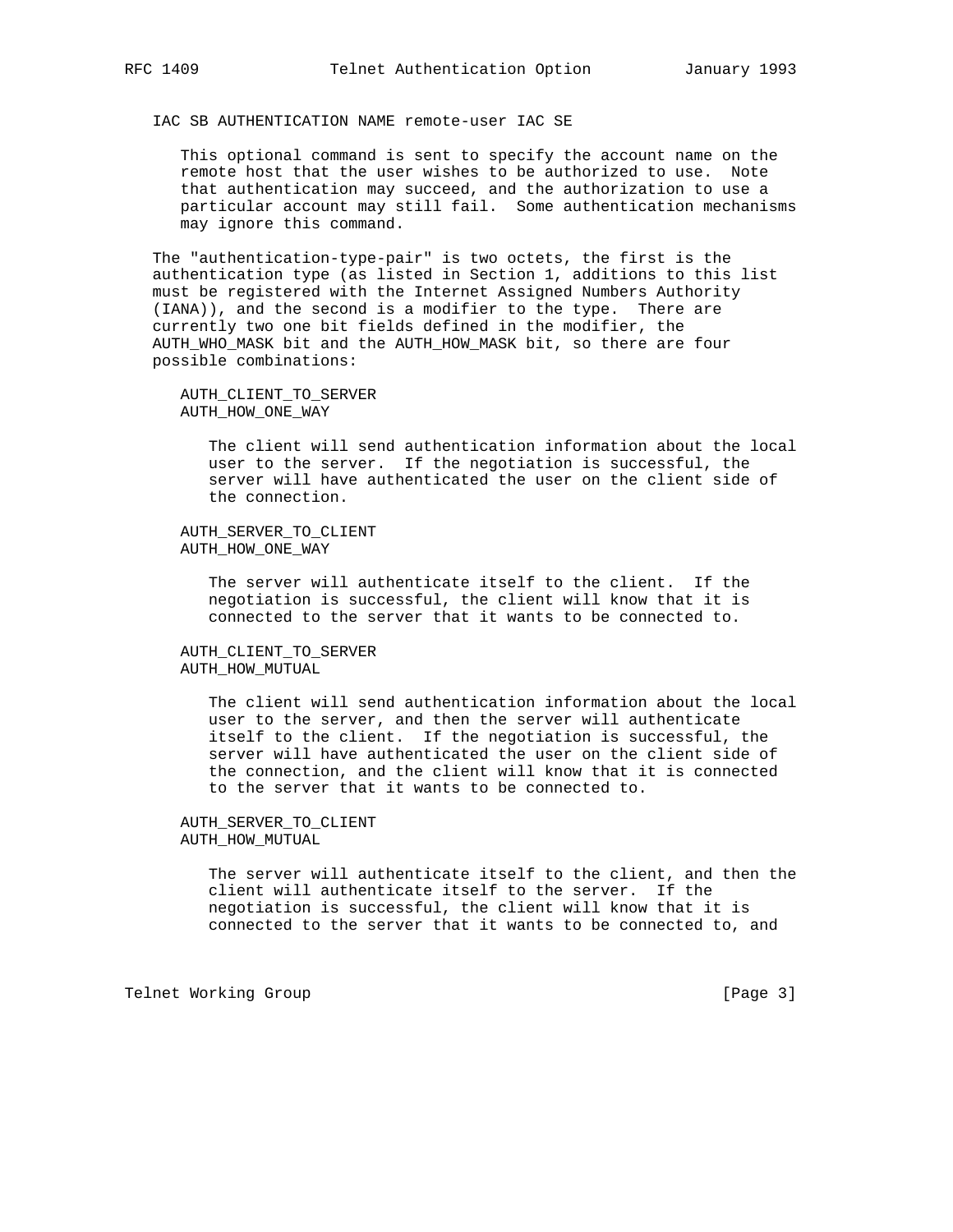the server will know that the client is who it claims to be.

3. Default Specification

The default specification for this option is

 WONT AUTHENTICATION DONT AUTHENTICATION

meaning there will not be any exchange of authentication information.

4. Motivation

 One of the deficiencies of the Telnet protocol is that in order to log into remote systems, users have to type their passwords, which are passed in clear text through the network. If the connections goes through untrusted networks, there is the possibility that passwords will be compromised by someone watching the packets as they go by.

 The purpose of the AUTHENTICATION option is to provide a framework for the passing of authentication information through the TELNET session. This means that: 1) the users password will not be sent in clear text across the network, and 2) if the front end telnet process has the appropriate authentication information, it can automatically send the information, and the user will not have to type any password.

 It is intended that the AUTHENTICATION option be general enough that it can be used to pass information for any authentication system.

5. Security Implications

 The ability to negotiate a common authentication mechanism between client and server is a feature of the authentication option that should be used with caution. When the negotiation is performed, no authentication has yet occurred. Therefore, each system has no way of knowing whether or not it is talking to the system it intends. An intruder could attempt to negotiate the use of an authentication system which is either weak, or already compromised by the intruder.

6. Implementation Rules

 WILL and DO are used only at the beginning of the connection to obtain and grant permission for future negotiations.

 The authentication is only negotiated in one directions; the server must send the "DO", and the client must send the "WILL". This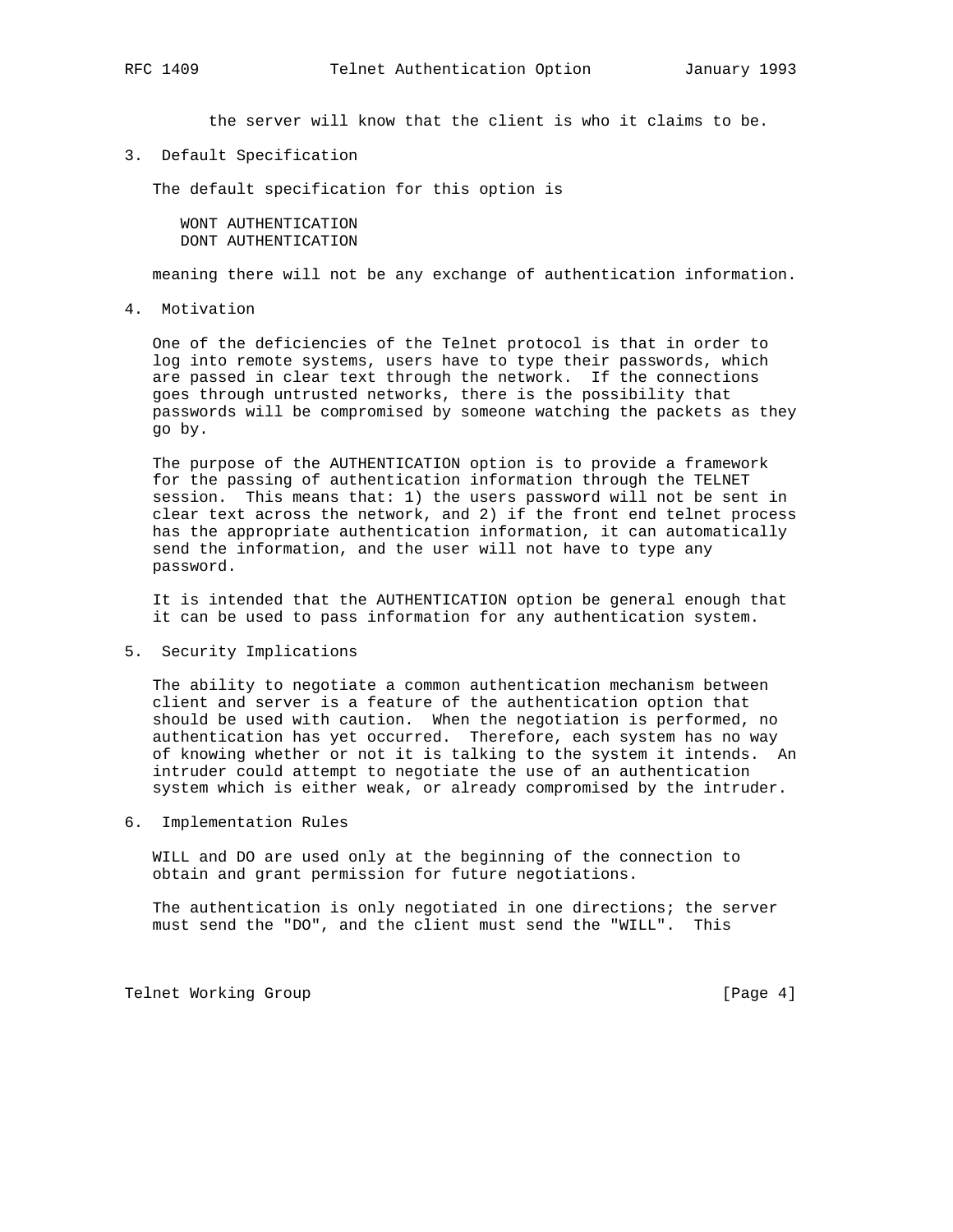restriction is due to the nature of authentication; there are three possible cases; server authenticates client, client authenticates server, and server and client authenticate each other. By only negotiating the option in one direction, and then determining which of the three cases is being used via the suboption, potential ambiguity is removed. If the server receives a "DO", it must respond with a "WONT". If the client receives a "WILL", it must respond with a "DONT".

 Once the two hosts have exchanged a DO and a WILL, the server is free to request authentication information. In the request, a list of supported authentication types is sent. Only the server may send requests ("IAC SB AUTHENTICATION SEND authentication-type-pair-list IAC SE"). Only the client may transmit authentication information via the "IAC SB AUTHENTICATION IS authentication-type ... IAC SE" command. Only the server may send replys ("IAC SB AUTHENTICATION REPLY authentication-type ... IAC SE"). As many IS and REPLY suboptions may be exchanged as are needed for the particular authentication scheme chosen.

 If the client does not support any of the authentication types listed in the authentication-type-pair-list, a type of NULL should be used to indicate this in the IS reply. Note that in this case, the server may choose to close the connection.

 The order of the authentication types MUST be ordered to indicate a preference for different authentication types, the first type being the most preferred, and the last type the least preferred.

The following is an example of use of the option:

Client Server

IAC DO AUTHENTICATION

 IAC WILL AUTHENTICATION [ The server is now free to request authentication information. ] IAC SB AUTHENTICATION SEND KERBEROS\_V4 CLIENT|MUTUAL KERBEROS\_V4 CLIENT|ONE\_WAY IAC SE [ The server has requested mutual Kerberos authentication, but is willing to do just one-way Kerberos authentication. The client will now respond with the name of the user that it wants to log in as, and the Kerberos ticket. ] IAC SB AUTHENTICATION NAME "joe" IAC SE

 IAC SB AUTHENTICATION IS KERBEROS\_V4 CLIENT|MUTUAL AUTH 4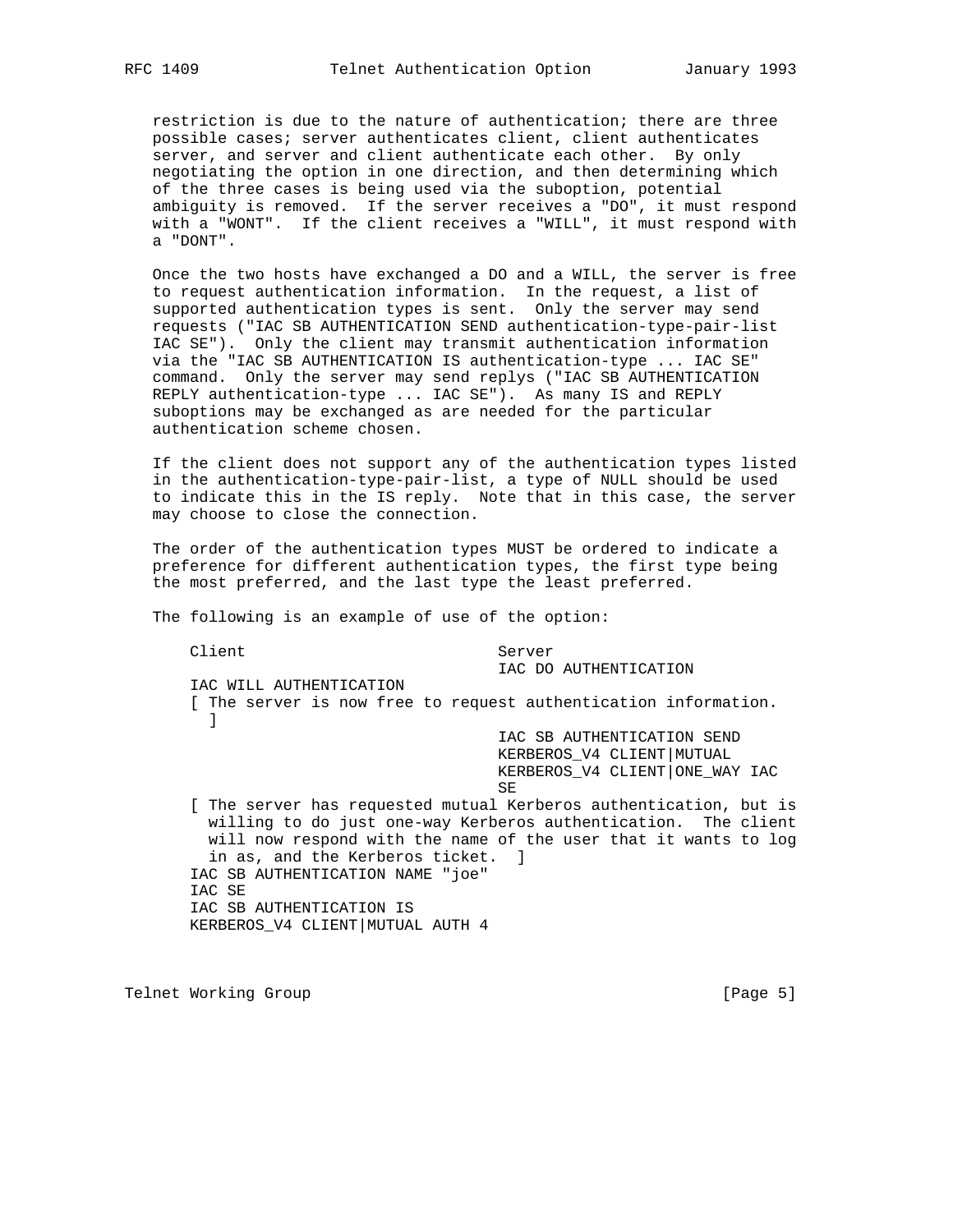7 1 67 82 65 89 46 67 7 9 77 0 48 24 49 244 109 240 50 208 43 35 25 116 104 44 167 21 201 224 229 145 20 2 244 213 220 33 134 148 4 251 249 233 229 152 77 2 109 130 231 33 146 190 248 1 9 31 95 94 15 120 224 0 225 76 205 70 136 245 190 199 147 155 13 IAC SE [ The server responds with an ACCEPT command to state that the authentication was successful. ] IAC SB AUTHENTICATION REPLY KERBEROS\_V4 CLIENT|MUTUAL ACCEPT IAC SE [ Next, the client sends across a CHALLENGE to verify that it is really talking to the right server. ] IAC SB AUTHENTICATION REPLY KERBEROS\_V4 CLIENT|MUTUAL CHALLENGE xx xx xx xx xx xx xx xx IAC SE [ Lastly, the server sends across a RESPONSE to prove that it really is the right server. IAC SB AUTHENTICATION REPLY KERBEROS\_V4 CLIENT|MUTUAL RESPONSE yy yy yy yy yy yy yy yy IAC SE

 It is expected that any implementation that supports the Telnet AUTHENTICATION option will support all of this specification.

- 7. References
	- [1] Reynolds, J., and J. Postel, "Assigned Numbers", STD 2, RFC 1340, USC/Information Sciences Institute, July 1992.

Security Considerations

Security issues are discussed in Section 5.